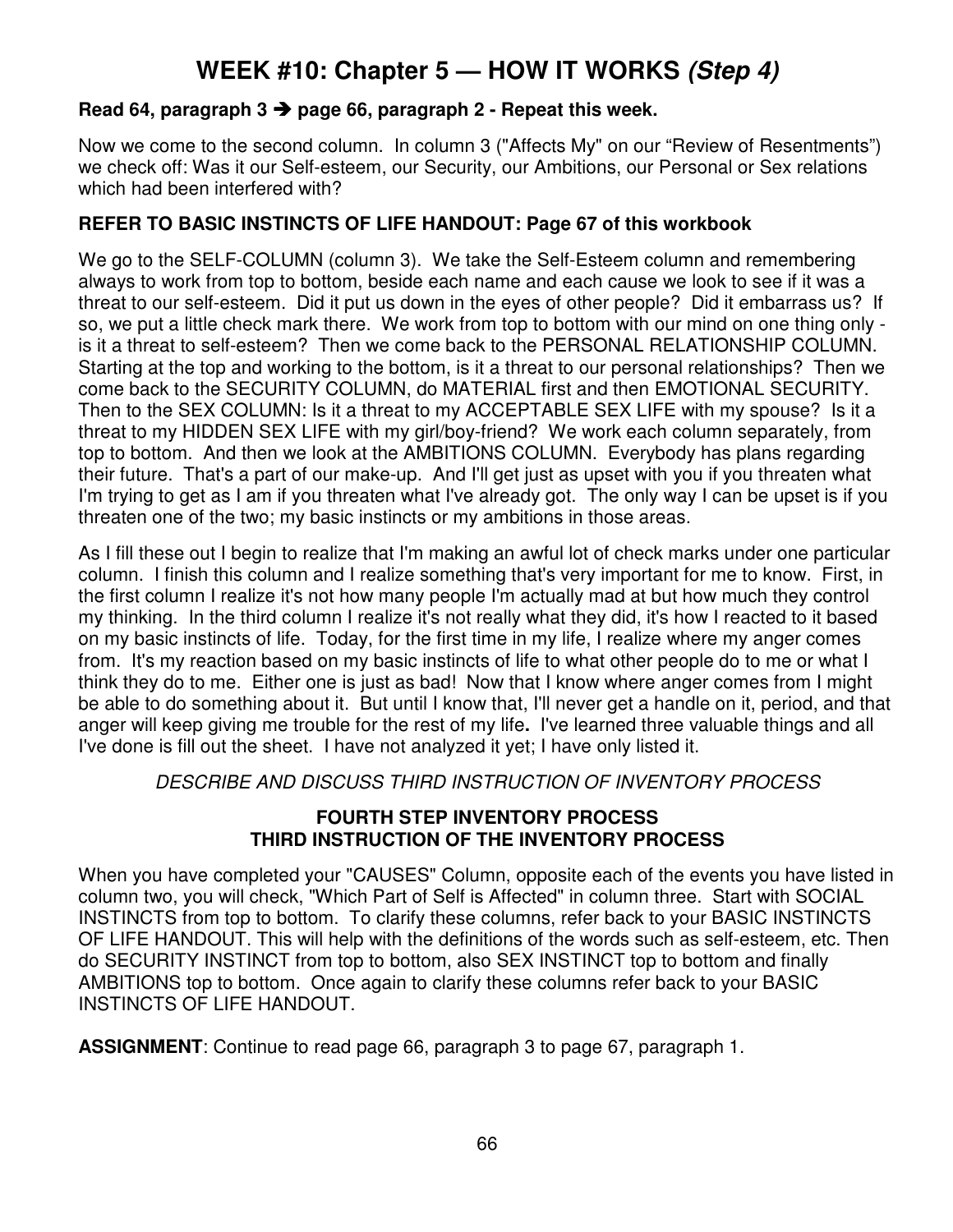|                                                                                                                                | BASIC INSTINCTS OF LIFE THAT CREATE SELF                                                                     |                                                                                                              |
|--------------------------------------------------------------------------------------------------------------------------------|--------------------------------------------------------------------------------------------------------------|--------------------------------------------------------------------------------------------------------------|
| SOCIAL INSTINCT                                                                                                                | <b>SECURITY INSTINCT</b>                                                                                     | <b>SEX INSTINCT</b>                                                                                          |
| COMPANIONSHIP - Wanting to belong<br>or to be accepted.                                                                        | <b>MATERIAL - Wanting money, things,</b><br>property, clothing, etc. in order to be<br>secure in the future. | accepted by society, God's Principles<br>ACCEPTABLE - Our sex lives as<br>or our own principles.             |
| PRESTIGE - Wanting to be recognized<br>or to be accepted as a leader.                                                          | EMOTIONAL - Based upon our needs<br>for another person or persons. Some                                      | contrary to either Society, God's<br><b>HIDDEN-Our sex lives that are</b>                                    |
| SELF-ESTEEM - How we think of<br>ourselves, high or low.                                                                       | tend to dominate others, some are<br>overly dependant on others.                                             | Principles or our own principles.                                                                            |
| PRIDE - An excessive and unjustified<br>opinion of one's self, either positive<br>(self-love) or negative (self-hate).         | material wealth, or to dominate others,<br>AMBITIONS - Our plans to gain<br>or to depend upon others.        | AMBITION - Our plans regarding our<br>sex lives whether acceptable or<br>hidden.                             |
| PERSONAL RELATIONSHIPS - Our<br>relations with other human beings                                                              | 5ELF                                                                                                         |                                                                                                              |
| and the world around us.                                                                                                       |                                                                                                              |                                                                                                              |
| acceptance, power, recognition,<br>AMBITIONS - Our plans to gain<br>prestige, etc.                                             | WRONGS                                                                                                       |                                                                                                              |
| (INCORRECT JUDGEMENT)                                                                                                          | (INCORRECT BELIEF)                                                                                           | (INCORRECT ACTIONS)                                                                                          |
| RESENTMENTS                                                                                                                    | FEAR                                                                                                         | <b>HARMS OR HURT</b>                                                                                         |
| which comes from rightly or wrongly<br>Feelings of bitter hurt or indignation<br>held feelings of being injured or<br>offended | uneasiness, apprehension, etc.<br>Feelings of anxiety, agitation,                                            | feelings, worry, financial loss, etc., for<br>Wrong acts which result in pain, hurt<br>others and also self. |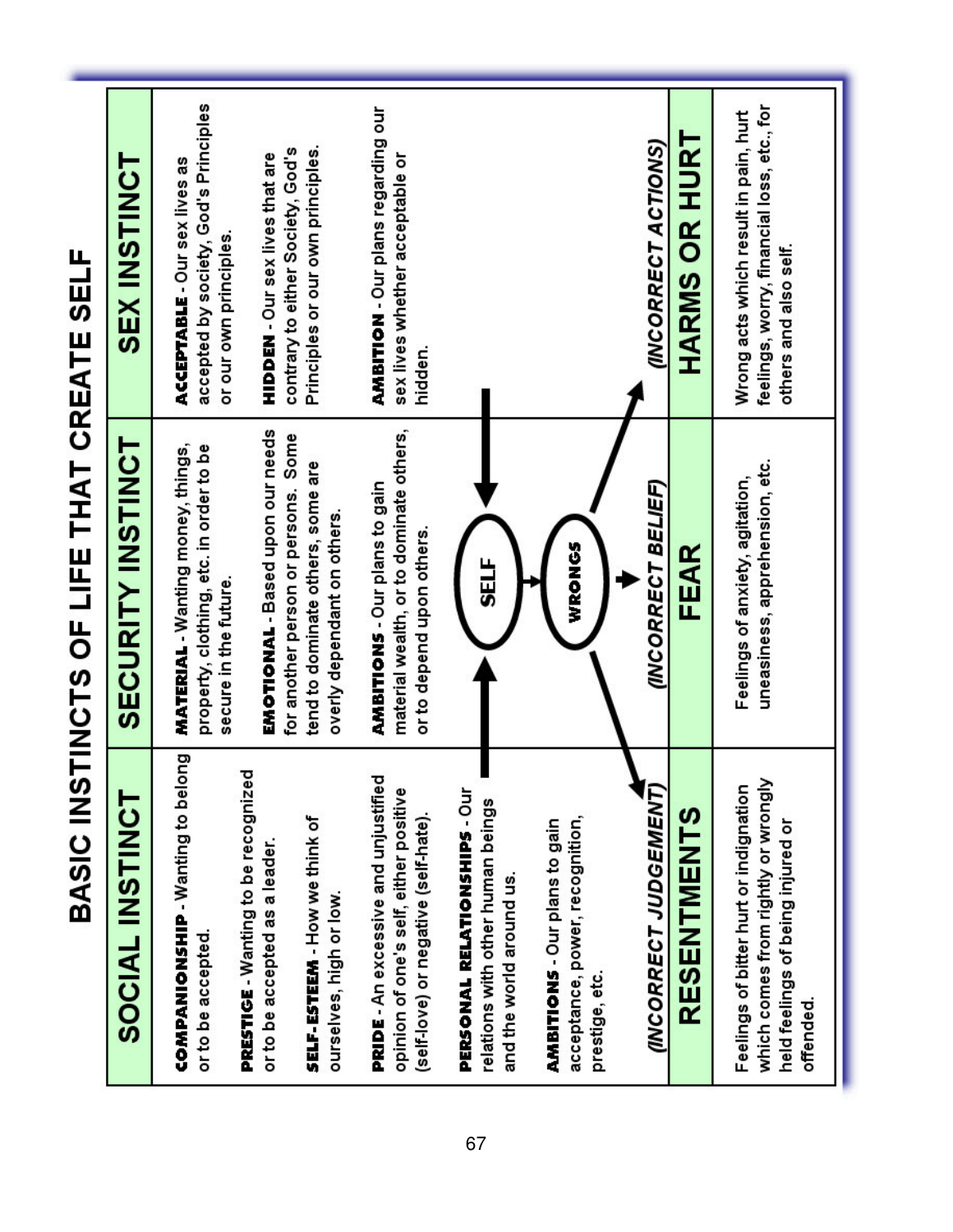I always suggest to the people whom I sponsor that they read the Twelve & Twelve regarding the Basic Instincts of Life. This is to get a working knowledge about the words there and look them up in the dictionary because they are very important words that we are going to use later in the third column when we get ready to do our Fourth Step inventory.

There have always been a lot of questions as to why Bill wrote the Twelve & Twelve. One reason I think he wrote the Twelve & Twelve is that he had so much trouble selling "The Traditions" to the groups and he felt if he could put the Twelve Traditions with the Steps in a book then it would be more acceptable to the groups. But I think one of the main reasons he wrote the Twelve & Twelve was that thirteen years later Bill knew more about what he was talking about. Let's face it, when Bill wrote The Big Book and finished it up in 1939. Bill was not a spiritual giant. He was not trained in those areas at all. Bill was not trained in human nature; he studied economics and business and he was a night school lawyer.

Yet, Bill was able to write one of the most spiritual books dealing with human nature the world's ever seen, even though he didn't know much about it. Surely God had a hand in the writing of The Big Book! Thirteen years later though, Bill had worked with many alcoholics. He had worked with and studied with some of the best minds in the world regarding spirituality and human nature and I think he felt he had more information that he could pass on to us that would make it easier to work the Steps according to The Big Book, of Alcoholics Anonymous.

Bill says in the Twelve & Twelve that the book is a series of essays that are designed to give us more information so we can better work the Steps. He also says the Twelve & Twelve is **not** designed to replace The Big Book. The Big Book has always been the basic text and always will be. You simply cannot work the program out of the Twelve & Twelve. Lots of people try, but they can't do it because there are no directions on how to work the Steps. Frankly, I think that's why they love the *Twelve & Twelve*. They can get in it and dance around and philosophize and they never have to do anything except talk. There is, however, some information in there that is absolutely invaluable. If we can see it, understand it and accept it, it makes working the steps out of The Big Book much simpler and much easier. Bill taught me more in The Big Book in two or three pages than I had learned in some 40 years of living.

Let's take a closer look at the Basic Instincts of Life, of what they are and how they affect us and those around us. For years while reading about "the actor" who wants to run the whole show on page 61 in The Big Book, I never really understood what Bill was talking about until I got into the Twelve & Twelve and read the information concerning the Basic Instincts of Life. Let's look at them for just a moment. **(See Chart "Basic Instincts of Life" page 67)**

All human beings are born with three basic instincts of life.

- 1. They are God given
- 2. They are absolutely necessary for survival of the human race
- 3. Therefore they are good things

The first thing he talked about is the **social instinct**. Bill said, "All human beings are born with the desire to be liked, to be accepted, and to be respected by other people and that we are born with the desire to come together in groups with other people." If we didn't have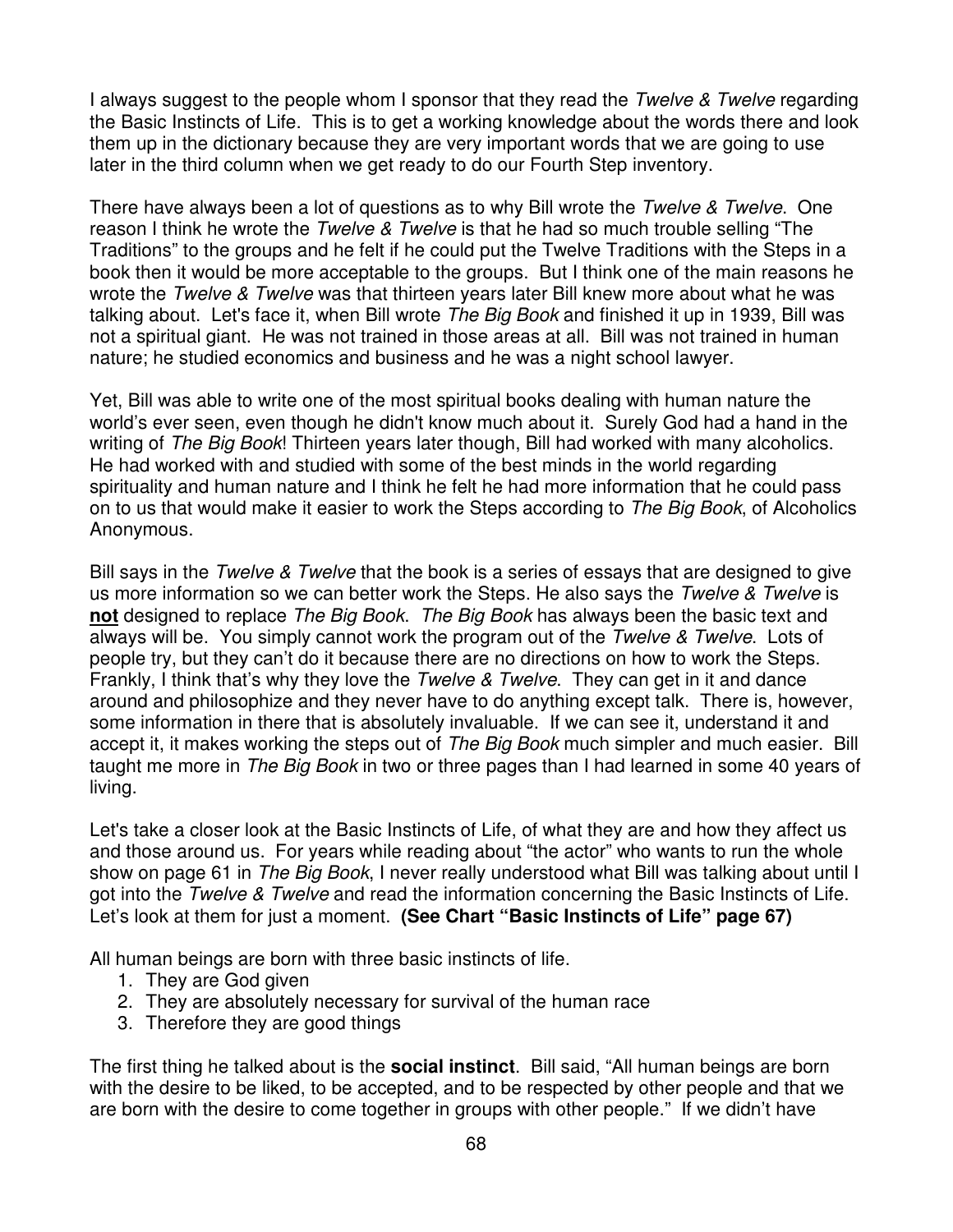those desires and cared nothing for each other, the world would go into complete anarchy; a "dog-eat-dog" situation would reign and eventually under those conditions the human race would fail to survive.

Bill used several terms describing the **social instinct**:

- ▶ **Companionship:** wanting to belong or to be accepted. So many of us grew up on the outside of the crowd looking in, wanting to be and knew we could not be.
- > Prestige: wanting to be recognized or to be accepted as the leader of the group. The world needs leaders. Somebody's got to do that. Most people will take one of two directions; either to be a part of or to be a leader of a group. In either case it's based upon what other people think of us.
- > Self-esteem: what we think of ourselves. That's usually high or low based upon what others think of us or what we think other people think of us. If they seem to like us and accept us we feel pretty good towards ourselves. If it feels like they reject us and they don't want us, then we feel pretty lousy towards ourselves.
- > Pride: is an excessive and unjustified opinion of one's self. We either think too well of ourselves or too little of ourselves. In either case it's not the truth. (I'm glad I got into the habit of going to the dictionary. I always thought pride was something you ought to have. All I ever wanted to be as a young boy growing up was to be a man who walked tall with pride and just a little bit sideways like John Wayne did!)
- **> Personal Relationships:** our relations with other human beings and the world around us
- **Ambitions:** our plans for the future.

All human beings have these things. Now if I want to be liked and accepted and respected by the world and the people in it, the first thing I've got to do is determine, "What do they want from me?"

It varies throughout the world. In one part it's a good education, in another it's to be large landowner, and yet in another part of the world it's to have a large family. Society teaches us those things as we grow up and we set goals for ourselves as to what we want to become in the future. To reach these goals we have set we are going to have to work at it. You can't just be a bum and sit on your duff and be successful and people like you and accept you. You are going to have to work at whatever it might be.

By the same token we're going to have to make some sacrifices. There are some things that I would really like to do as a human being that are very pleasurable and very exciting but if you catch me at it you're not going to like me at all. I don't think you and I would do the work needed to reach the goal or make the sacrifices necessary unless we get a reward for doing so. And the great reward? Well Bill said it in his story when he said, **"I had arrived**."

How many of us have done it? We set our goal and we just worked our tails off for years. The day we reach the goal, they pat us on the back and say "You're a fine fellow", "You're a good man", and "You are doing great". There's a feeling that comes over us which is one of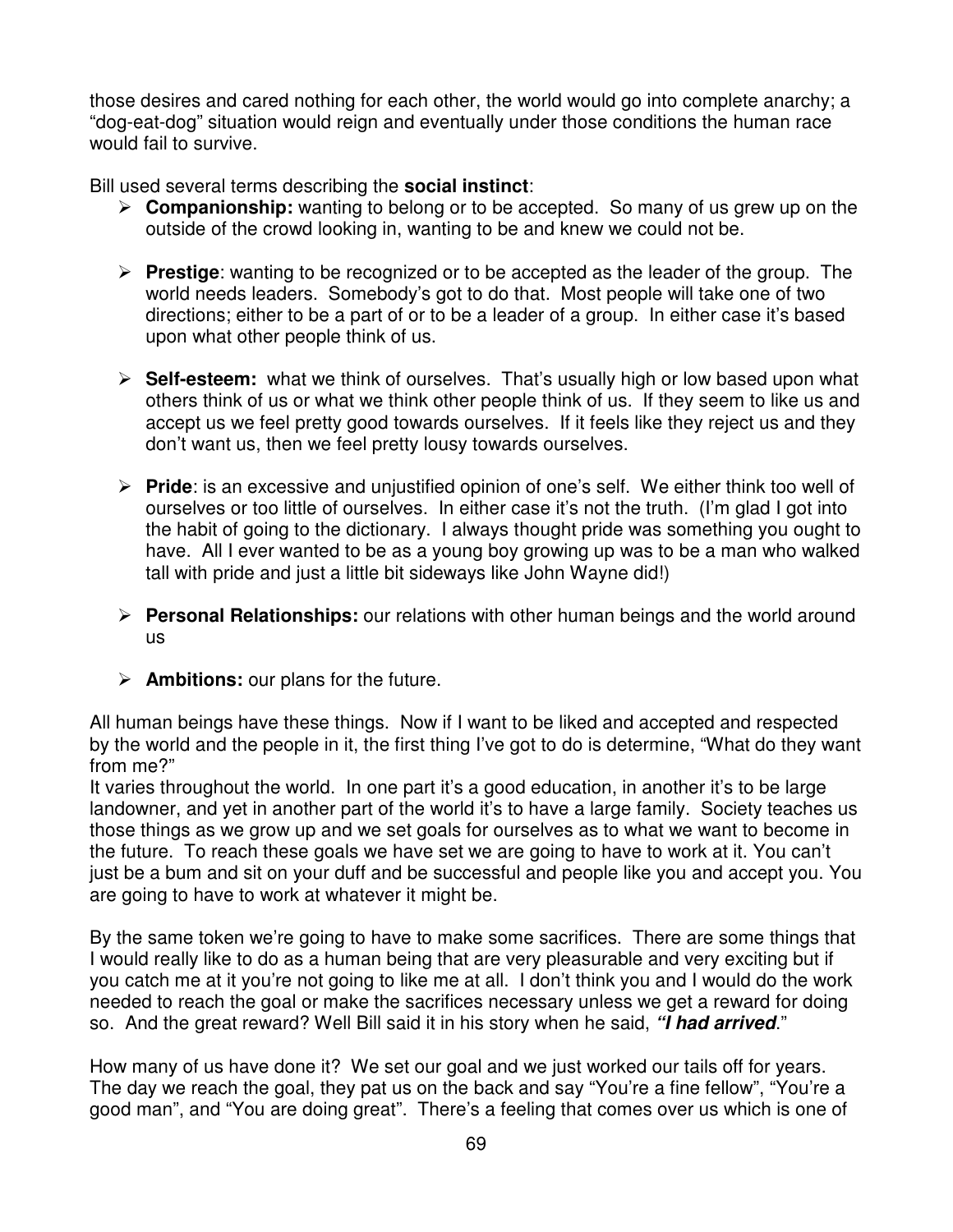those indescribably wonderful feelings. The only thing wrong is it seems to be just a temporary feeling. No sooner do we reach the goal, get the praise, the recognition and the prestige from it, we look around we say "Is this all there is to it?" So we set another goal, and we work and work, and we strive and strive, and we sacrifice and we reach the new goal, and we get the praise and recognition, feels great, doesn't last long, and we set another goal. It seems to create within we human beings an insatiable desire for more and more power, more and more recognition and we're not getting it fast enough or they're not giving it to us the way we think they ought to, so what do we do about it? Well we start taking shortcuts. We start doing a little lying, a little conning, a little manipulating, a little stepping on other peoples toes and climbing on their backs and the instant we do so we create pain and suffering for others. They in turn retaliate against us and create pain and suffering for us.

#### **It's plain to see, that a life run on self-will could hardly ever be a success. Under those conditions we will always be in collision with people, places, and things.**

The second basic instinct he talked about is the **security instinct**. Now, I know that in AA we try to live one day at a time. But I also know that just about everybody in this room has got an insurance policy. The purpose of the insurance policy is to protect ourselves in the future. Bill said, "All human beings are born with the desire to be secure in the future. If we didn't have that desire we wouldn't provide the food, the clothing, the shelter, and the things that we need to survive. Then next winter we would just simply freeze to death or the next drought season we would starve to death. So this desire that we have to be secure in the future is God-given and it is necessary for our survival." Now once again if you're going to be secure in the future you have to decide "Well, what is it that I need in order to be secure?

Society usually teaches us those things as we grow up and it varies throughout the world. In one part of the world you only need \$4, in another you need \$4,000, in another you need \$4,000,000 and in another part of the world maybe you need 198 coconuts, or whatever it is that they use to measure, trade, and barter. Based on what we're taught, we set goals for ourselves and we begin to work at it. Now to be secure in the future you can't just sit on your duff and be a bum. You're going to have to work. You're going to have to make some money. You're going to have to invest.

At the same time you've got to sacrifice. Hell, we can't blow it all today and be secure tomorrow. Again, I don't think you and I would do the work necessary to reach the goal or make the sacrifices necessary if we didn't get a reward for it.

Once again the reward is that great feeling that comes at the moment of successful completion of the goal. How many of us have done it? We set the goal for the new dress, for the new shoes, for the new suit, for the new drapes, for the new couch, for the new home, for the new car, for the new piece of property, for the new business, and we work and we work and we strive and we strive for the day that sucker is paid off and nobody can take it away from us. What a great and wonderful feeling that is. How great that was. The only thing wrong with it is that it's just a temporary feeling. No sooner had I gotten that sucker paid off I looked around and his house is bigger than mine; he has a Cadillac and I'm driving a Chevrolet; he's got a Brooks Brothers suit and I bought mine at Kmart. That causes us to set another goal. And we work and we work and we strive and we strive and we reach the new goal, feels good, doesn't last long, we set another. It seems to create an insatiable desire for more and more and more and more yet we're not getting it fast enough. They're not giving it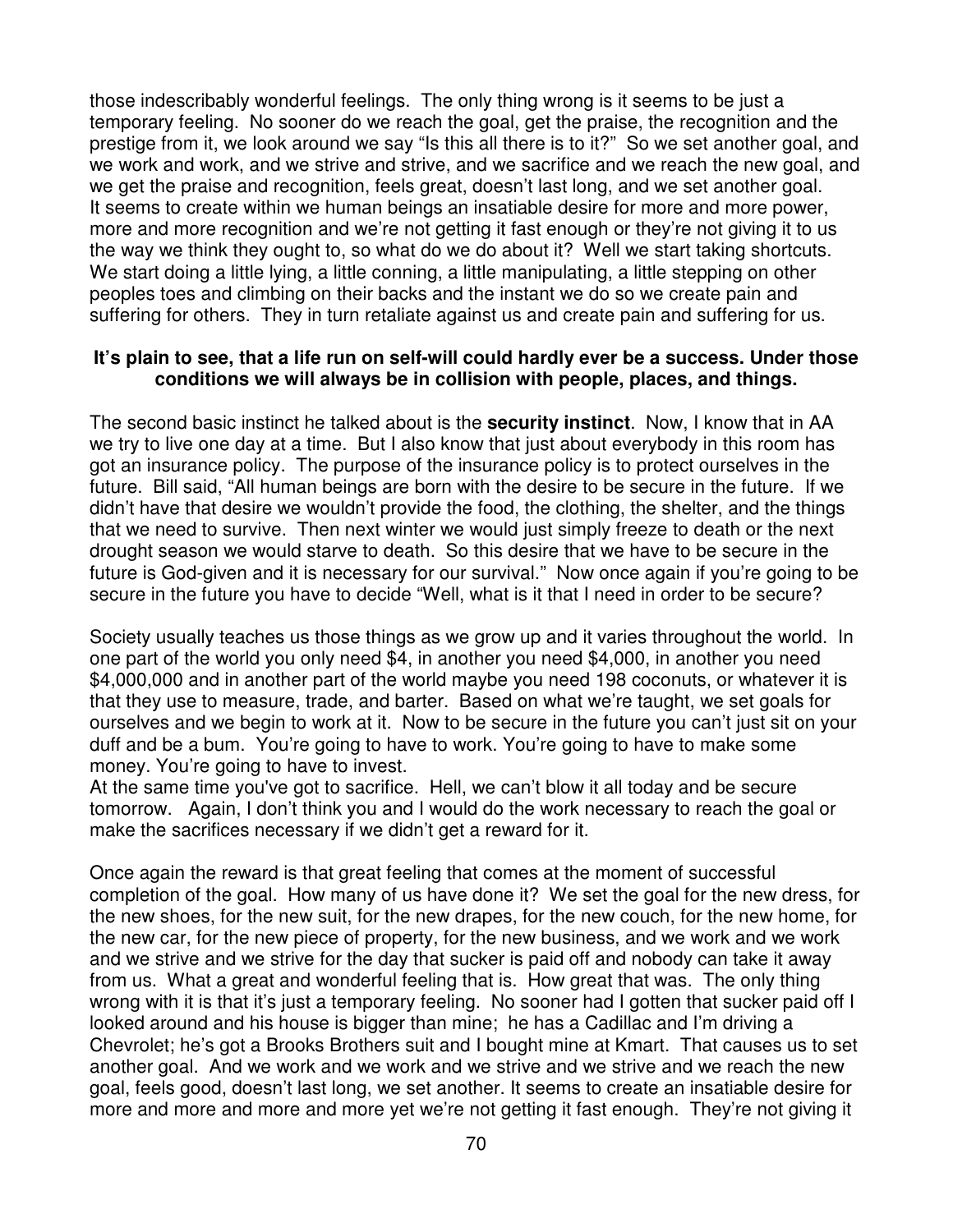to us like we think they should. So what do we do? We take shortcuts. We lie, we cheat, we con, we manipulate, and the instant we do we hurt other people. They retaliate against us, creating pain and suffering for us.

## **It's plain to see that a life run on self-will can hardly ever be a success.**

The third basic instinct he talks about is the **sex instinct**. Bill said "All human beings are born with the desire to have sex." Now, it may get turned off by bad teachings or bad happenings but he said "All human beings are born with the desire to have sex because if we don't have sex we can't reproduce ourselves, and if we don't reproduce ourselves, sooner or later the human race is going to fail to survive."

So just like the other two basic instincts, if you're going to reproduce yourself through the sexual act you're going to have to work at it. Hell, you can do more work in three minutes of sex, (if you can last that long), than you'll do all day digging a ditch! Don't you older fellows remember how it used to be when we got through with it? My God you'd just fall over sideways, the sweat is just pouring off of you, and you can hardly get your breath. You feel like you've died, gone to heaven and come back two or three times. But I don't think you and I would do that kind of work if we didn't get a reward for doing so. The great reward is that great feeling we get both physically and emotionally at the moment of the successful completion of the sex act. It's one of the greatest rewards that a human being can experience. But, just like the other two it seems to be just a temporary feeling. Hell, you no sooner get through doing it that you get to thinking about doing it again; it's such a pleasurable and exciting thing that the next thing you know you get to thinking about and doing it in different ways. Then you get to thinking about doing it in different positions. Then you get to thinking about doing it with different people. The next thing you know we're doing it at the wrong time in the wrong way with the wrong people and the instant we do so we create pain and suffering for others. They in turn retaliate against us, which creates pain and suffering for us.

## **It's plain to see, that a life run on self-will can hardly ever be a success.**

## **The fulfillment of these basic instincts is so pleasurable, that all human beings from time to time will overdo it in one or more of these areas and create pain and suffering for others.**

You'll notice on that little chart there's an object called **'SELF'**. That's where **self-will** comes from. It comes from these three basic instincts of life. You'll also notice coming out of the '**self'** object there is another called '**wrongs'**, which is another word we need to look at. Somewhere we got the idea that wrongs meant a list of dirty filthy nasty items. But if you go to the dictionary and look it up you'll find several definitions:

- Wrong incorrect judgment of other people = **resentment**
- Wrong incorrect believing = **fear**
- Wrong are the **harms and hurts** that we do to other people

Now it's easy to spot a selfish, self-centered human being, the one who is running on self-will, not running on God's Will. A selfish, self-centered human being is always madder than hell.